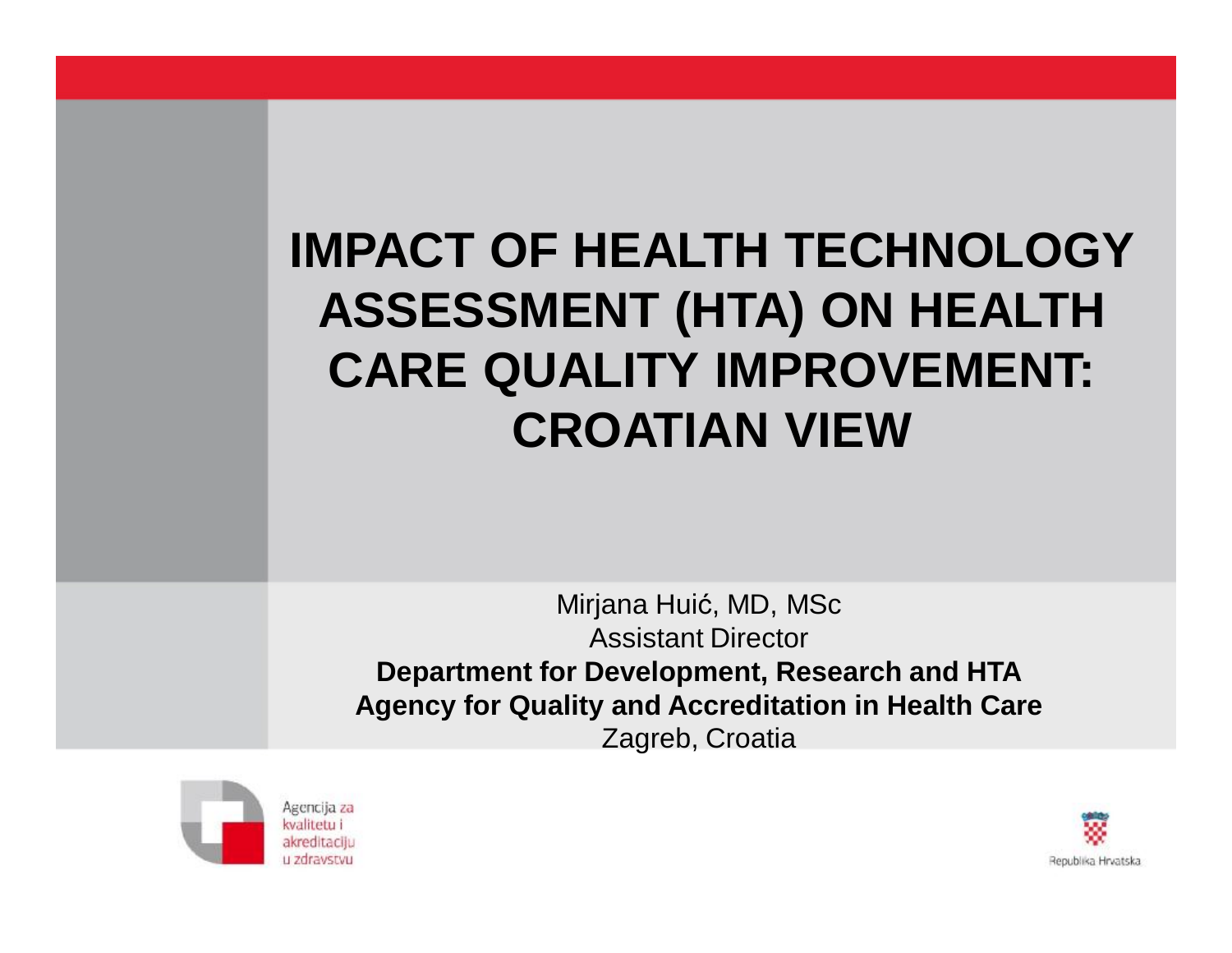# **Outline**

- 1. What is HTA?
- 2. Literature data, with positive HTA impact on health care quality and cost reductions
- 3. HTA in Croatia

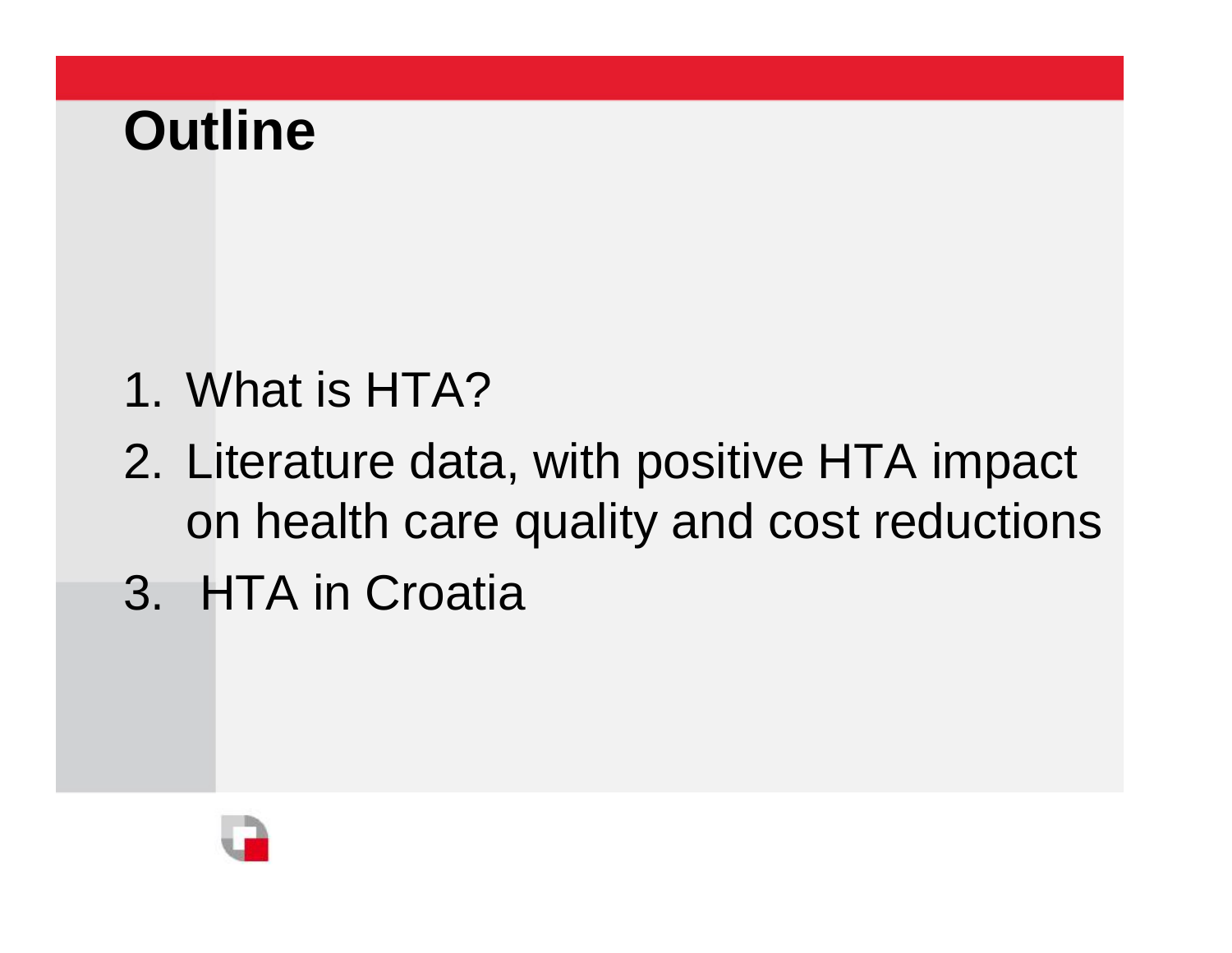# **HTA**

# **Multidisciplinary** proces

- **summaries** information about **medical, social, economic** and **ethical issues** related to the use of a health technology
- in a **systematic, transparent, unbiased, robust** manner
- **to inform** the **formulation of safe, effective, health policies** that are **patient focused** and seek to achieve **best value**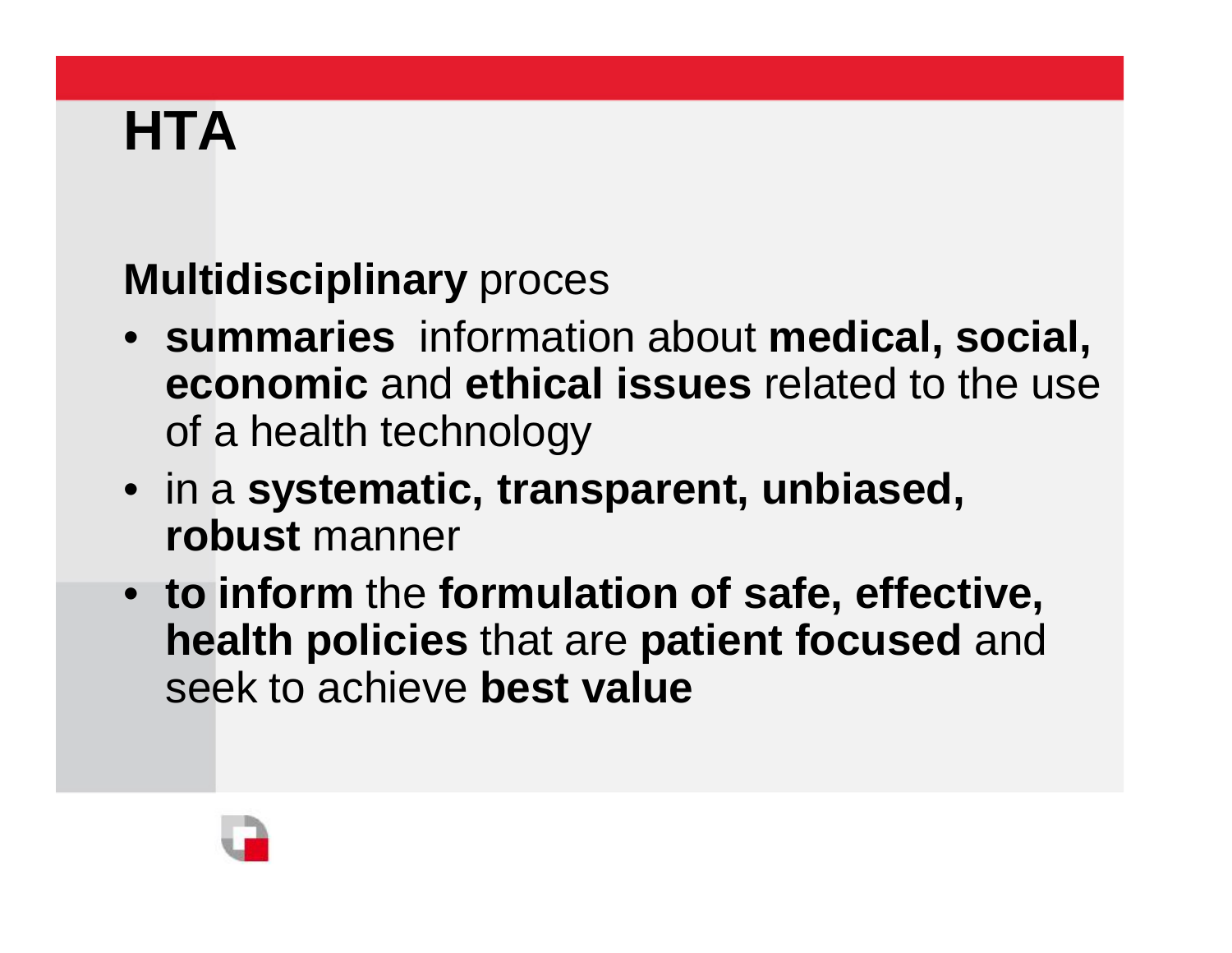- A Single Technology Assessment (*STA*): a single technology for a single indication
- A Multiple Technology Assessment (*MTA*): more than one technology, or one technology for more than one indication

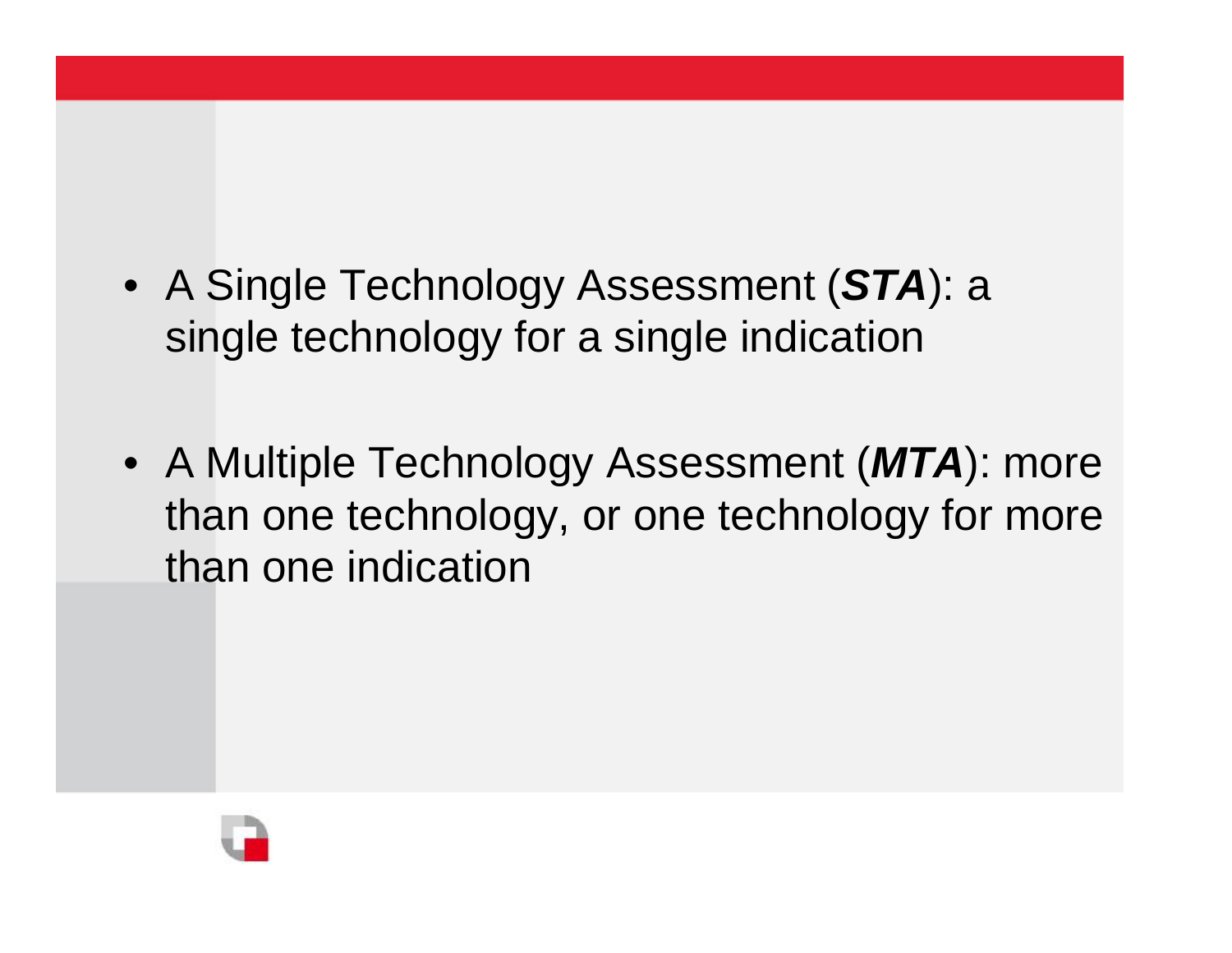# **Aims**

- As **transparent, independent, scientific, multidisciplinary, evidence-based HTA process** and **reports** should serve
- as *recommendation* **for evidence-based health care policy and decision making**, in *strategic planning* and *investment*, as well as in *disinvestment* opportunities, in decision on *funding (reimbursement)* and *management* and the *implementation of technologies* in health care
- HTA should serve **as bridge between research, decision-making and high quality health care** by *optimizing the use of healthcare resources* to *maximize patient outcomes*

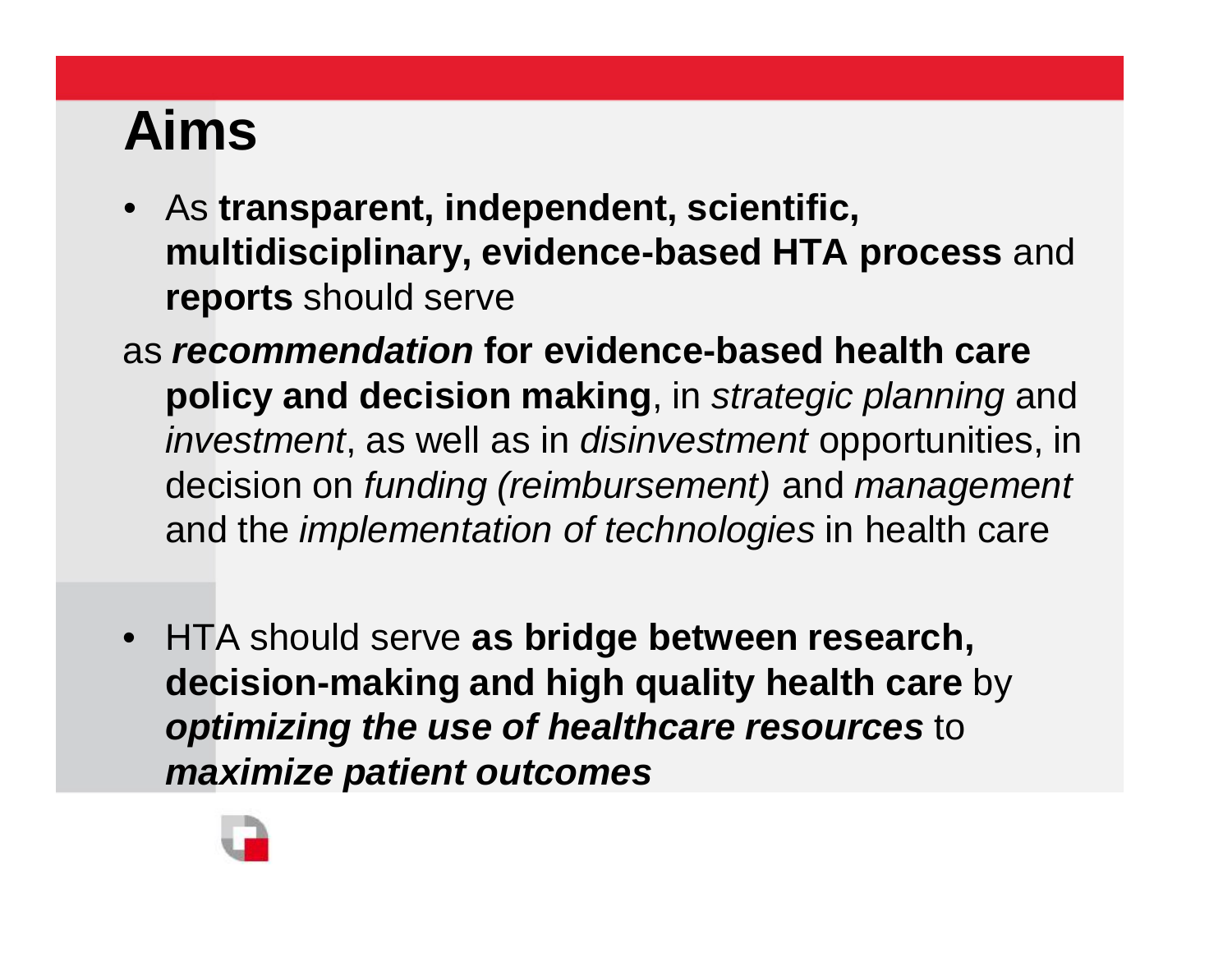# **Relationship between EBM, CER, and HTA**

| <b>CAN IT WORK?</b>                   | <b>DOES IT WORK?</b>                    | <b>IS IT WORTH IT?</b>                                                                    |
|---------------------------------------|-----------------------------------------|-------------------------------------------------------------------------------------------|
|                                       | <b>CER</b>                              |                                                                                           |
| Evidence<br>development $\rightarrow$ | <b>EBM</b>                              | <b>HTA</b>                                                                                |
|                                       | <b>Clinical guidelines</b>              |                                                                                           |
|                                       | <b>Patient level</b><br>decision making | $\leftarrow$ EB policy and<br>decision making<br>(coverage, reimbursement,<br>investment) |

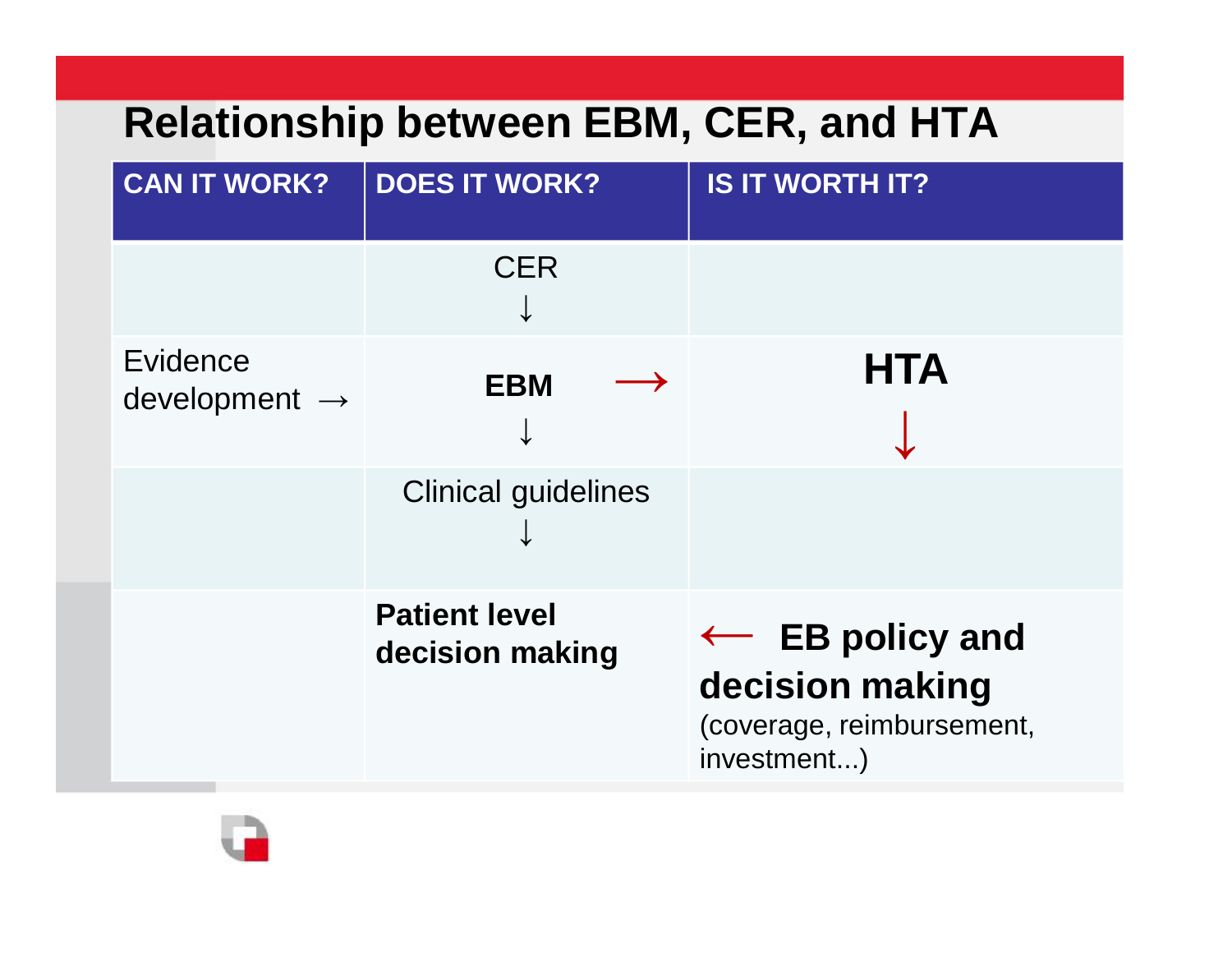# **Impact of HTA reports**

*Battista RN et al. The evolving paradigm of HTA: reflections for the millennium. CMAJ;1999;160:1464-7.*

• **Specific indicators** of the impact of health technology assessment, such as the **diffusion pattern of a given technology in hospital**s or **a changing clinical practice pattern**, are logical outcome measures

The six steps model (Gerhardus A et al. What are the effects of HTA reports on the health system? Evidence *from the research literature. HTA and Health Policy Making in Europe. WHO, European Observatory on Health System and Policies, 2008)*

- The **ultimate value of HTA** in a health system depends on **its contribution to improved health status** or **increased efficiency** rather than to increased knowledge
- **The effects of HTA can be only indirect** and thus differ from other health technologies
- *1. Awareness***:** the corresponding stakeholder must know that the HTA is a prerequisite for influencing a decision.
- *2. Acceptance***:** the report should also be useful in terms of validity, relevance and applicability and its findings acceptable.
- *3. Policy process***:** the policy process within which the HTA is used (e.g. reimbursement or guideline development) should explicitly utilize the HTA report.
- *4. Policy decision***:** the actual policy decision should be clearly influenced by the HTA's conclusions or recommendations.
- *5. Practice***:** the policy decision has to be implemented in practice, through clear and measurable changes in clinical practice.
- *6. Outcome***:** clinical practice must change before it is possible to begin to measure the true impact of an HTA, for example in terms of **health or economic outcomes**.



**A limitation: final two steps will be subject to multiple influences**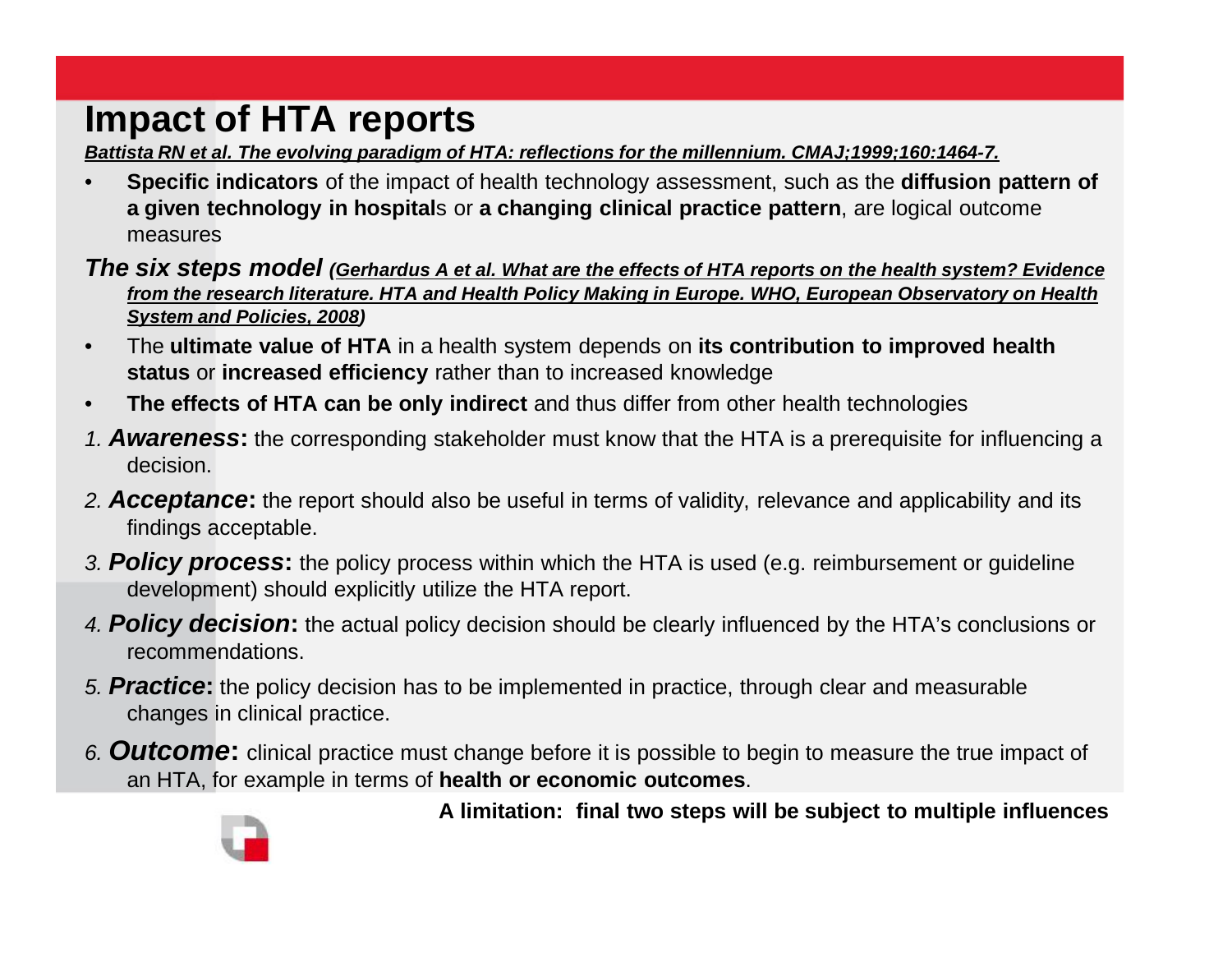# Hierarchical steps of the impact of HTA reportsOutcome Practice Policy decision Policy process Acceptance Awareness æ,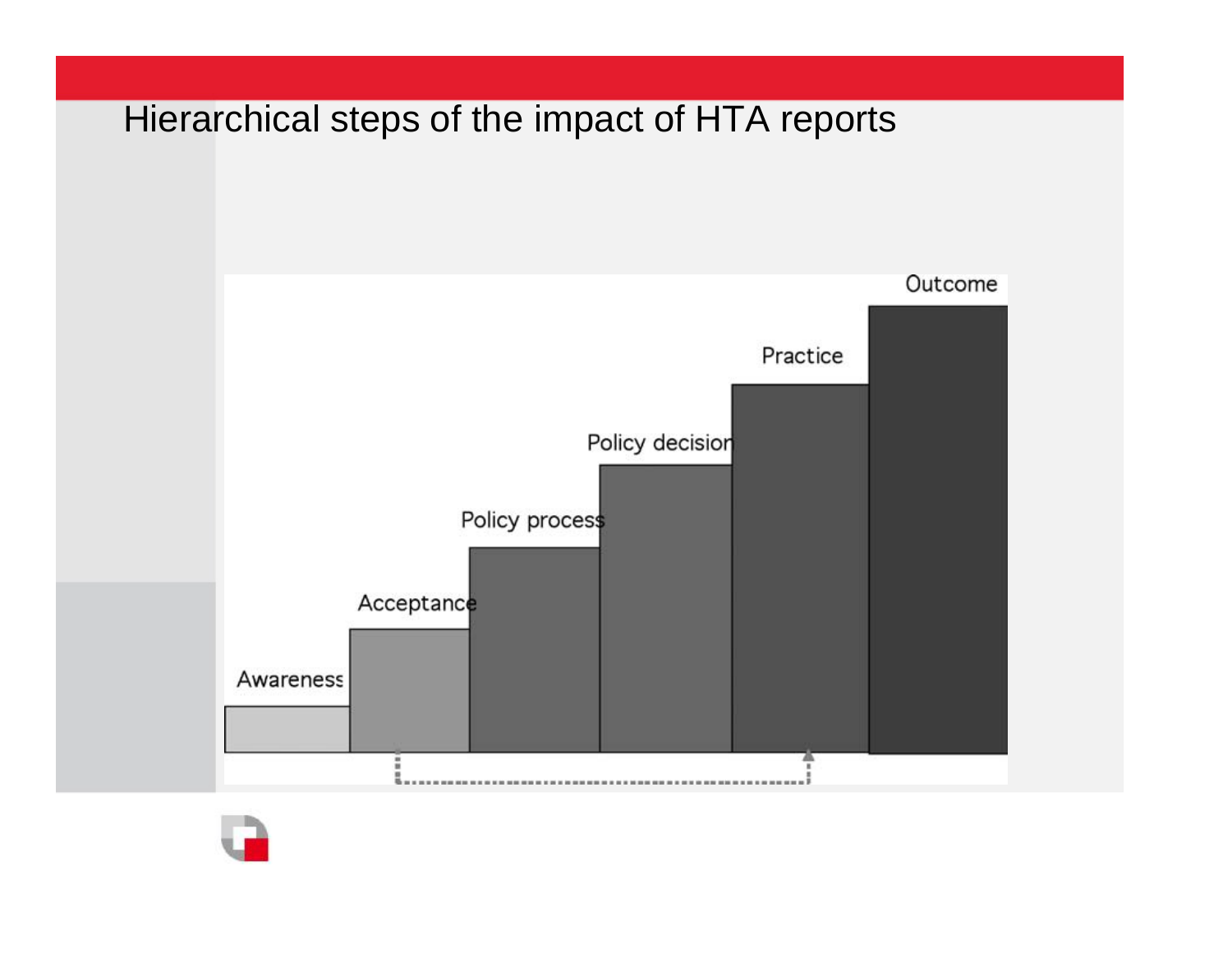### **Outcome: impact on health and economic parameters**

#### *Jacob R, McGregor M. Assessing the impact of health technology assessment. Int J Technol Assess Health Care. 1997;13:68-80.*

• A detailed study of the impact of **21 assessments** in the **Quebec health system**: **19** reports were found to **have influenced policy; Cost savings** as a result of using the HTA findings: between **\$16 million and \$27 million per year** 

#### **A Case studies**

**Group 1 (Objective: to reduce costs)**

- *Routine Preoperative Chest Radiography.* **1991**, **in 55 of 118 hospitals questioned-hospital policy on routine chest radiograph before all operations**
- **1992: HTA - negative recommendation**
- **1994 all but 3 of these 55 institutions** had **abandoned the policy of routine preoperative chest radiography**
- **In 79%** of them, the **HTA in question was specifically cited as a reason for their policy change**
- Assuming a unit cost of \$23 per chest radiograph, it could **be estimated that complete compliance** with this policy change would have brought about a **savings of \$7 million per year**
- **Still carried out in these hospitals before 30% of operations**, **the savings actually realized** would have been **\$4.9 million rather than \$7 million**

#### **Group 2 (Objective: Optimization of Health Care System)**

• It was **to optimize diffusion of the technology** in question by informing the Ministry, the principal decider, as to the **efficacy, costs**, and **needs for each technology** in Quebec. For example, the report on *breast cancer screening*, which consider whether and for whom the intervention is effective, show an **important influence on the coverage policies for service**.

#### *Jarvinen HJ et al. Controlled 15-year trial on screening for colorectal cancer in families with hereditary nonpolyposis colorectal cancer. Gatroenterology. 2000;118:829-34.*

• In a **Finnish** study of **252 HNPCC family members** without sign of disease, the **risk of CRC** was **reduced by 62%** in the group with **regular control colonoscopic examination of the large intestine**

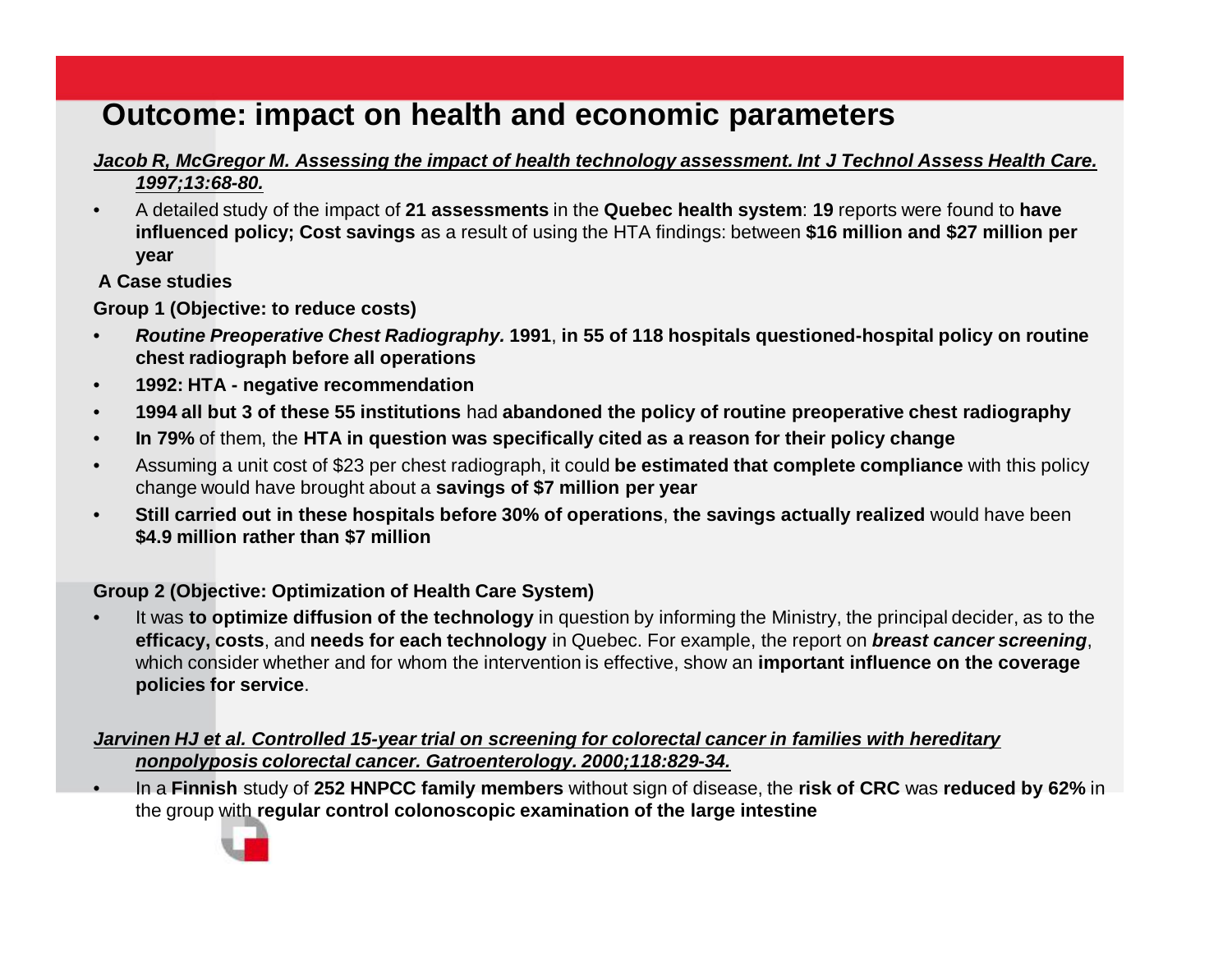#### *Schumacher I. und Zechmeister I. Auswirkungen der HTA-Forschung auf das Gesundheitswesen in O¨sterreich. Teil 2. Ergebnisse der empirischen Erhebung. HTA-Projektbericht Nr. 37b. 2011. Wien: Ludwig Boltzmann Institut fur Health Technology Assessment.*

#### **Awareness**:

- **Research products best known within hospital administrations, social security institutions and among different bodies of the ministry of health**
- Partial awareness among medical doctors and journalists

#### **Acceptance:**

- Research results useful to prepare negotiations by representatives of the ministry of health and of the social security institutions
- Hospital administrators: for initiating structural or organizational changes related to the use of technologies (e.g. for establishing guidelines)
- Medical professionals: partly helpful for administrative and research activities but less for direct patient work

#### **Policy process/decision making**:

**- An increasing number of decisions that are related to the inclusion of medical service items into a publicly funded hospital services basket** and **some vaccination programme funding decisions** were justified **on the basis of HTA results**

#### **Clinical and reimbursement practice**:

- Definite changes of clinical practice were identified **at the hospital level** for technologies that had been identified by the HTA-report as being oversupplied
- More restrictive inclusion of new technologies in public hospital funding is likely to result in less frequent use of those technologies
- At the **social security level** and within **hospital financing new forms of reimbursement (conditional coverage)** have been recognized

#### **Final Outcomes**:

- **Economic impact - most explicit at the hospital level (reduction of expenditure was estimated at a level of at least** *several hundred million Euros***)**
- **The increasing use of evidence analyses for reimbursement decisions of new technology at the hospital level bears the potential to redistribute resources into effective and safe technologies**

#### **Conclusions:**

- **The strongest evidence: for 'awareness' and 'economic impact'**
- In terms of **target groups: strongest impact**  among the **primary target groups of the LBI-HTA** (representatives of the **hospital management** and **hospital financing bodies,** followed by **social security institutions** and **federal bodies**

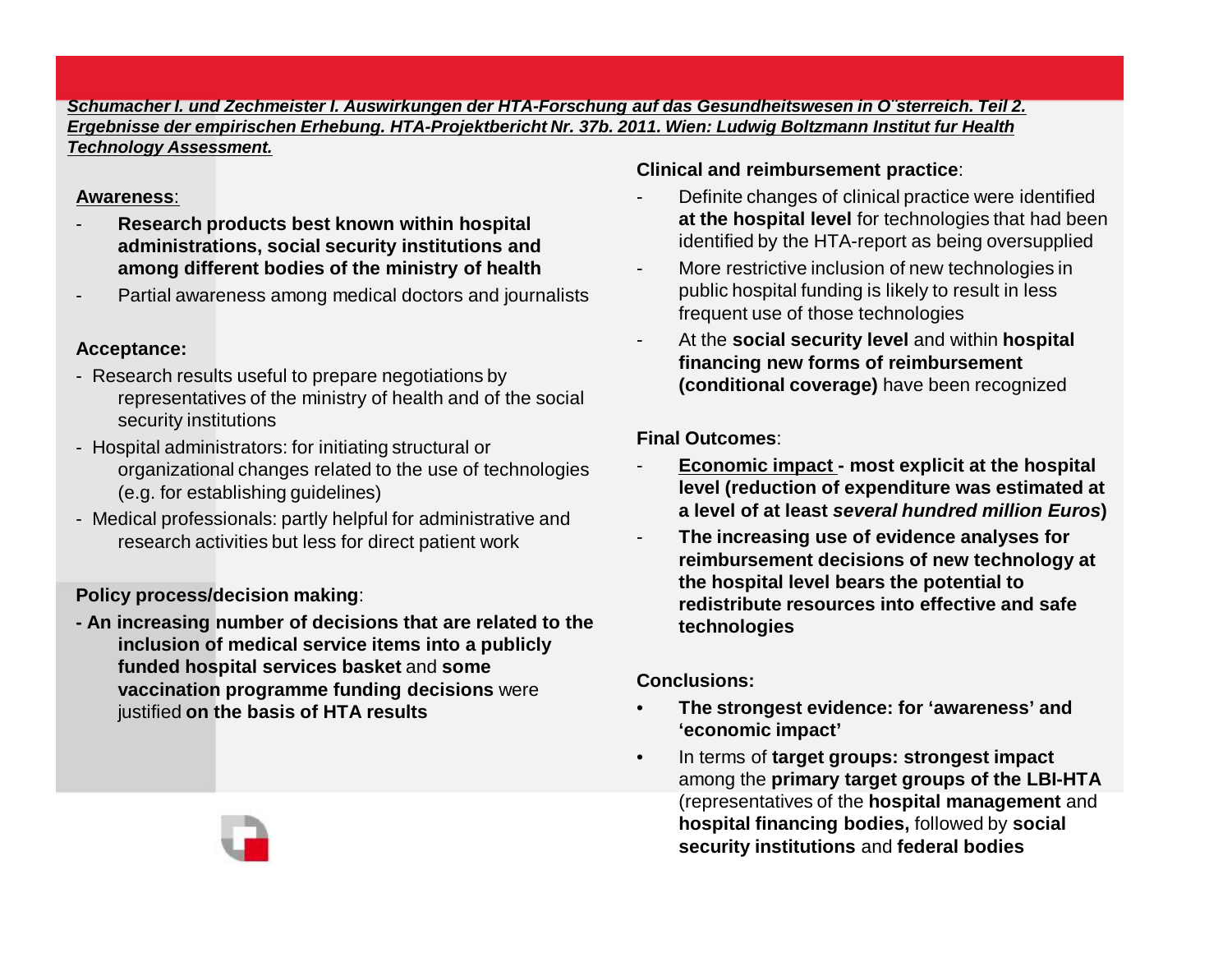#### *Hanney S, Buxton M, Green C, Coulson D, Raftery J. An assessment of the impact of the NHS Health Technology Assessment Programme. Health Technol Assess. 2007;11(53).*

- The TARs for NICE: clearest impact on policy in the form of NICE guidance
- All the NICE TARs and more than half of the other case studies had some impact on policy making at the national level (through NICE, NSC, National Service Frameworks, professional bodies or the Department of Health)
- This underlines **the importance of having a customer or 'receptor' body**

#### *Fronsdal KB et al. Health technology assessment to optimize health technology utilization: Using implementation initiatives and monitoring processes. International Journal of Technology Assessment in Health Care. 2010;26:309-16.*

- The impact and use of HTA could **be increased** by ensuring **timely delivery of relevant reports** to **clearly determined policy receptor (decision-making) points**
- Monitoring data should be sufficiently robust so that they can be used in HTA to inform optimal use of technology
- Evidence-based implementation initiatives should be developed for HTA, to better inform decision makers at all levels in a health system about the optimal use of technology

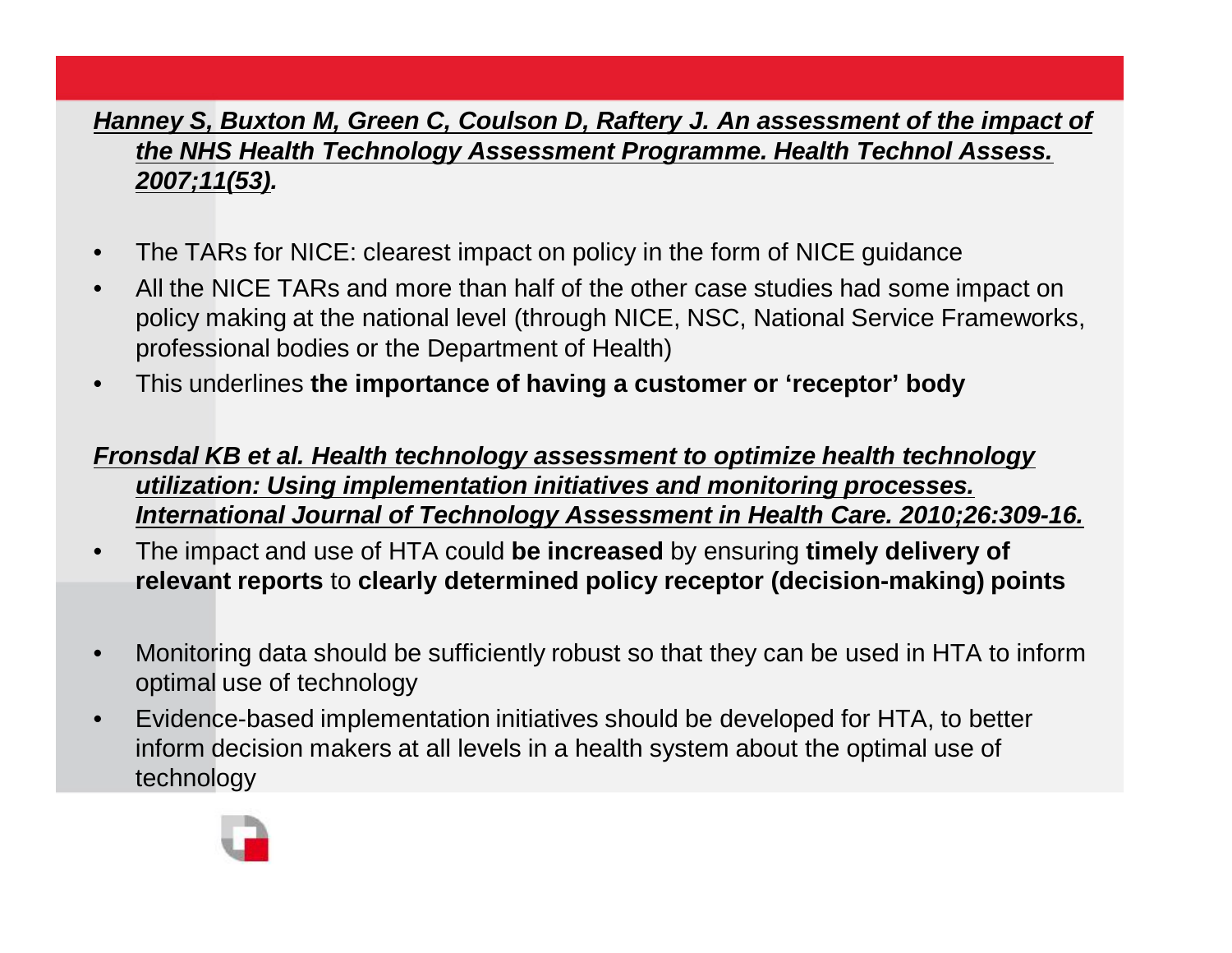### *Elshaug AG et al. Challenges in Australian policy processes for disinvestment from existing, ineffective health care practices. Australia and New Zealand Health Policy. 2007;4:23.*

- Internationally, many health care interventions were diffused prior to the standard use of assessments of safety, effectiveness and cost-effectiveness
- **Disinvestment** from ineffective or inappropriately applied practices: a growing priority for health care systems (improved quality of care and sustainability of resource allocation)
- The potential **over-utilisation** of **less than effective clinical practices** and the potential **under-utilisation** of **effective clinical practices** result
- in less than optimal care
- fragmented, inefficient and unsustainable resource allocation
- **Systematic policy approaches to disinvestment** will **improve equity, efficiency, quality** and **safety of care**, as well as **sustainability of resource allocation**

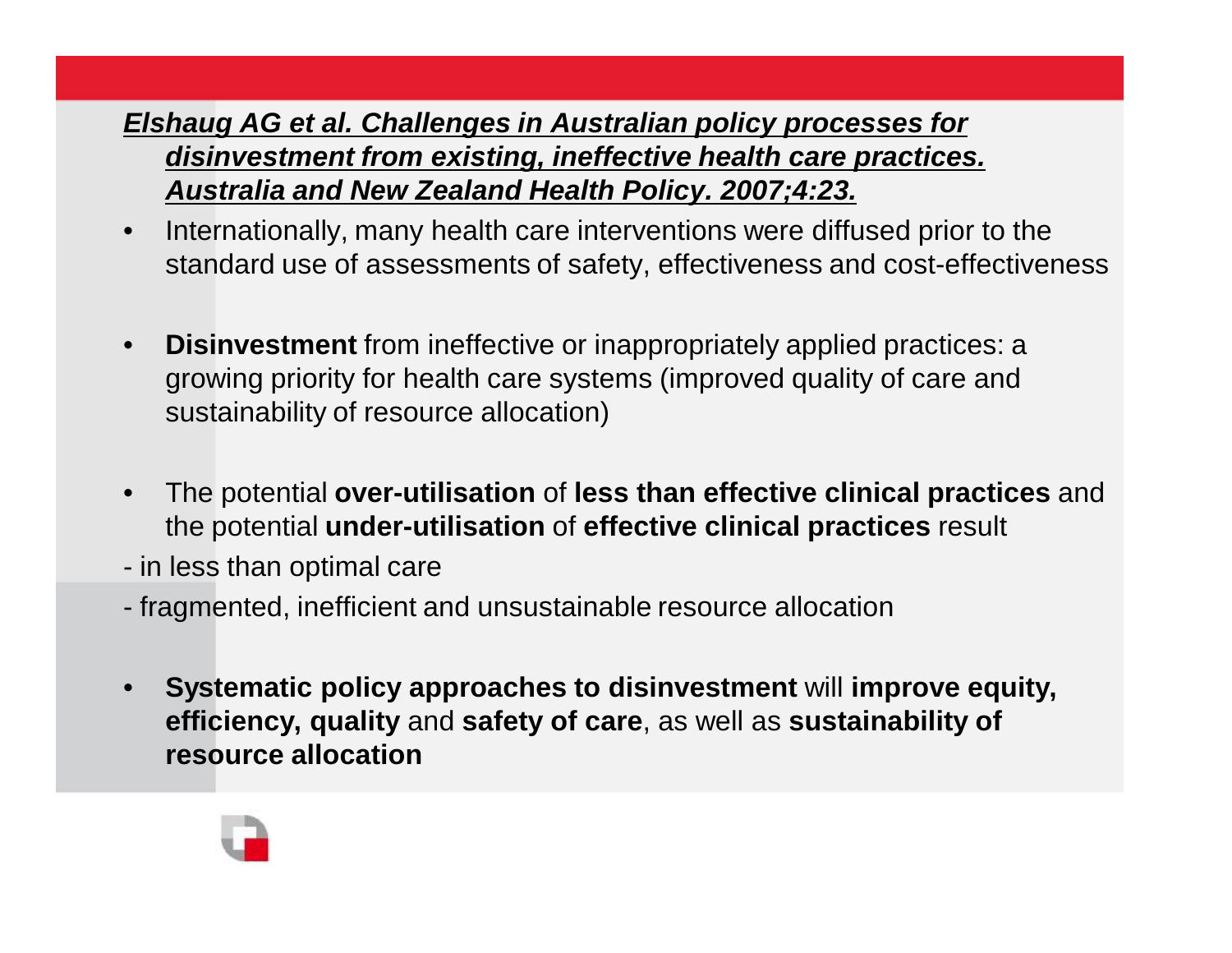#### *Gerhardus A et al. The impact of HTA reports on health policy: a systematic review. GMS Health Technology Assessment 2005.*

- 1. **Little experience with study designs or methods** that allow a valid assessment of the impact of HTA reports on the decisionmaking process in the health sector; the use of pre-defined indicators were identified that should be pursued and elaborated in further studies
- 2. Due to the **lack of a developed methodology** limited conclusions can be drawn
- In order to produce evidence-based conclusions regarding the impact of HTA reports, **validated indicators should be used** (Study design should also aim at controlling for other influencing factors)
- 3. **None** of the studies explicitly aim at **examining the role of the factors that might be responsible for a low or high impact of the HTA reports**
- ( The non-systematic retrospective analyses do not allow reliable conclusions regarding the relevance of these factors: the factors identified here only serve for hypothesis formation)
- On the basis of these studies **not possible to give evidence-based recommendations on the way how to increase the impact of HTA on decision-making in Germany**
- Instead, a **concept for evaluation** should be **developed** that **combines quantitative and qualitative methods** and **considers the following questions**:
- (1) What **kind of impact** should be measured?
- (2) Which are **the target groups** and at **which level of the health system** are they located?
- (3) Which are **the outcome parameters** and **how can** they **be measured**?
- (4) Which are **the potential impact enhancing** or **limiting factors**?

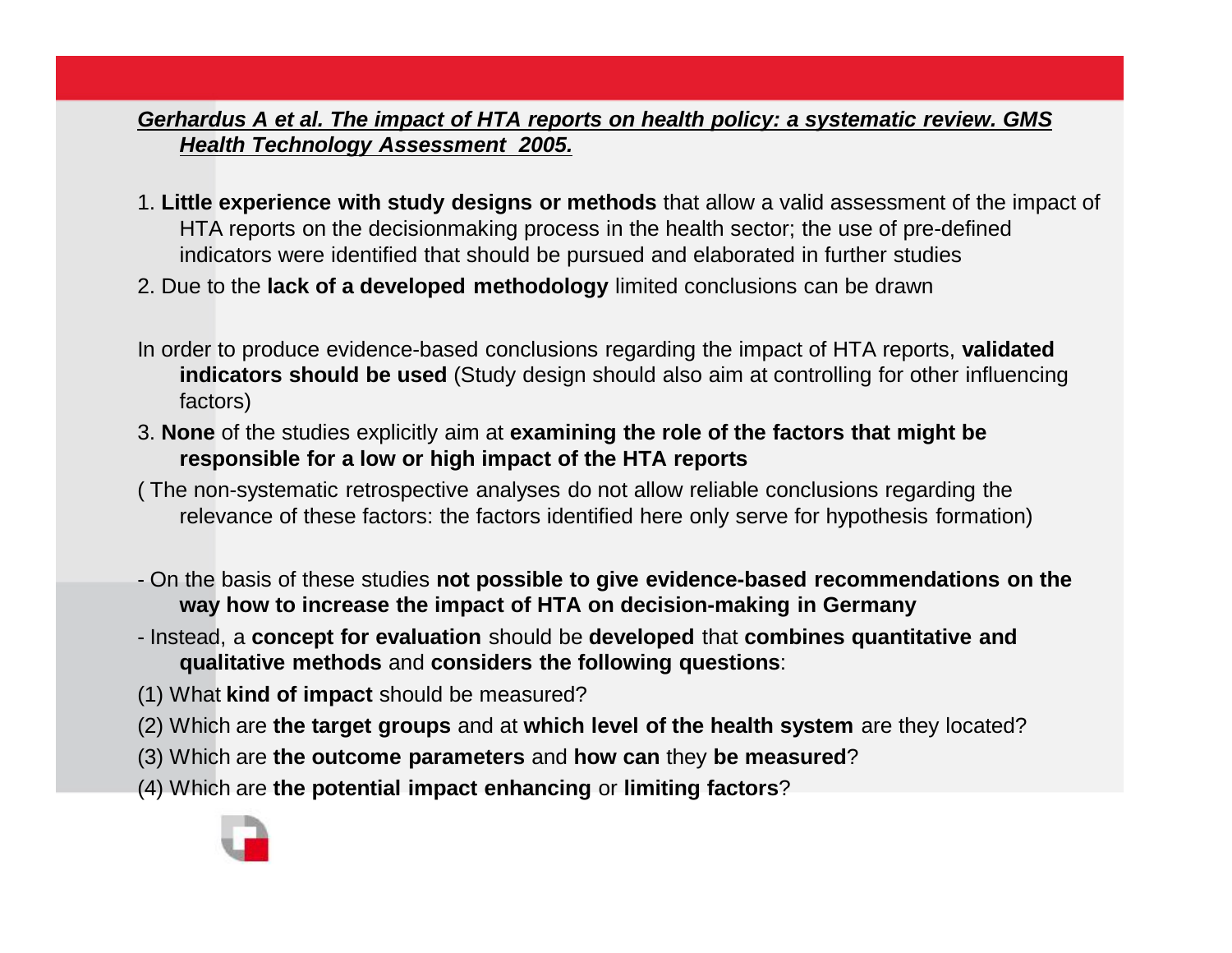*Douketis JD et al. Why A-level evidence does not make it to clinicians' A-lists: the case of thromboprophylaxis in medical patients. ACP Journal Club. 2008;149:2.*

**Bridging the gap between practice guideline recommendations and their uptake in everyday clinical practice: "knowledge translation"**

- Each year, more than 6 people in every 1000 will develop DVT, 1 will die from pulmonary embolism (PE) - more deaths than from breast cancer, AIDS, or motor vehicle accidents
- DVT is easy to prevent and treat
- In contemporary audits of DVT prophylaxis practices, **65% to 83% of hospitalized medical patients at risk for DVT were not receiving prophylaxis**
- strong A level evidence that anticoagulants should be considered in all atrisk medical patients
- evidence that low-dose unfractionated heparin and low-molecular-weight heparin are effective for prevention of DVT and PE (including fatal PE) and have acceptable safety profiles

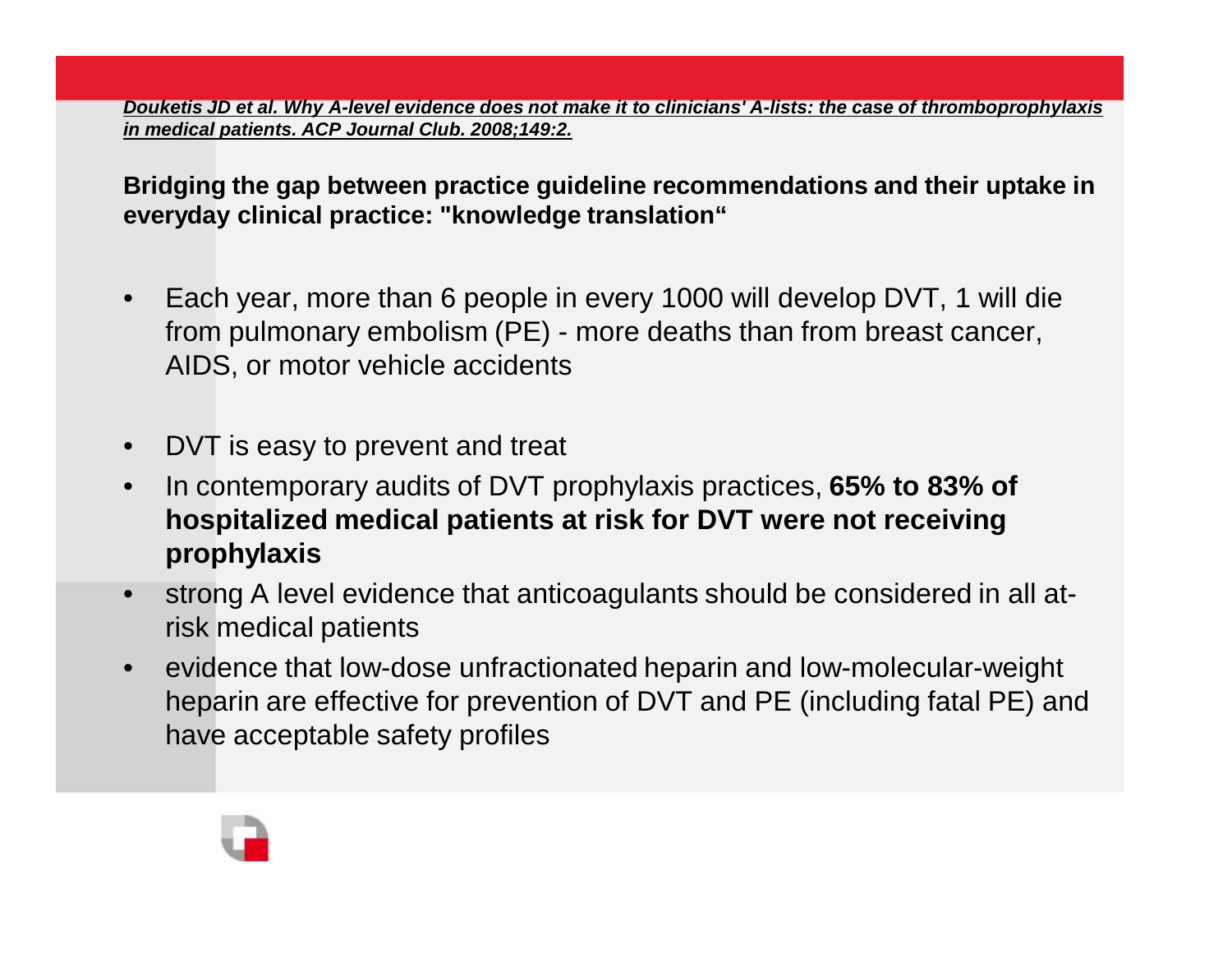# Clinical Practice Guidelines VTE: reducing the risk - Areas of Care Map and Quality standards (NICE, 2010)



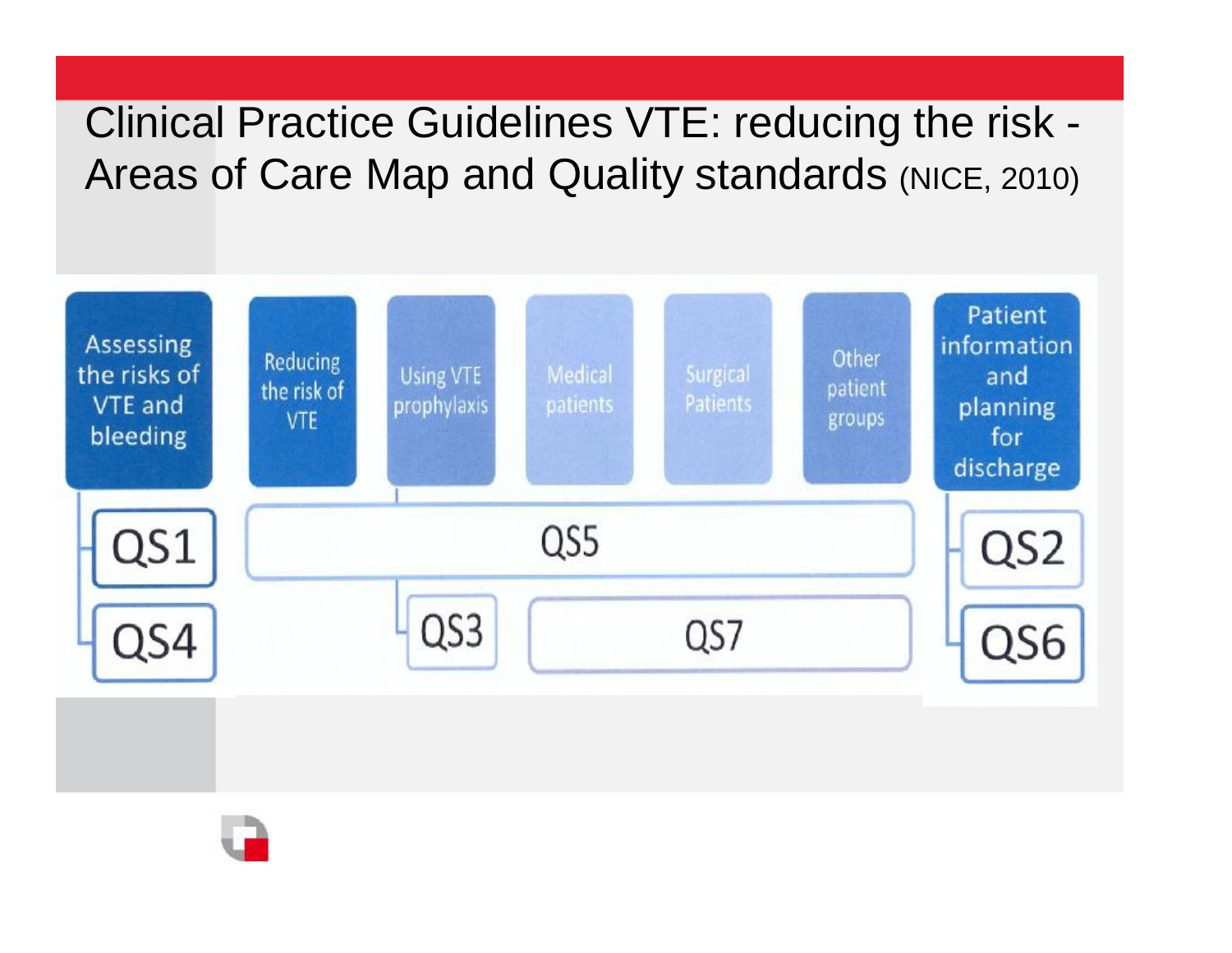## **HTA in Croatia**

- **2006, Strategy of the development of the Croatian Health care system 2006 – 2011**
- *Act on Quality of Health Care, 2007,* The Agency (as legal, public, independent, non-profit institution, three department), should provide **the procedure** for and **database on HTA**
- *Health technologies*: pharmaceuticals, medical devices, diagnostic and screening techniques, surgical procedures, other therapeutic technologies and procedures, and health promotion activities
- *Changes required* (Amendment or Ordinance on HTA: responsibility for final decision about topics, assessment priorities, contribution to decision on funding (reimbursement) and investment/planning, cost-effectiveness threshold?)
- Ordinance regarding reimbursement on drugs *(Official gazette No. 155/09) and*  Ordinance regarding reimbursement on medical devices *(Official gazette No. 138/09):* not mentioned HTA process and role of HTA Department
- Plan and program of measures for insurance, improvement, promotion, and monitoring of health care quality, October 2010.
- **Department for Development, Research and HTA:** formal activities in the field on HTA actually began in **October 2009**

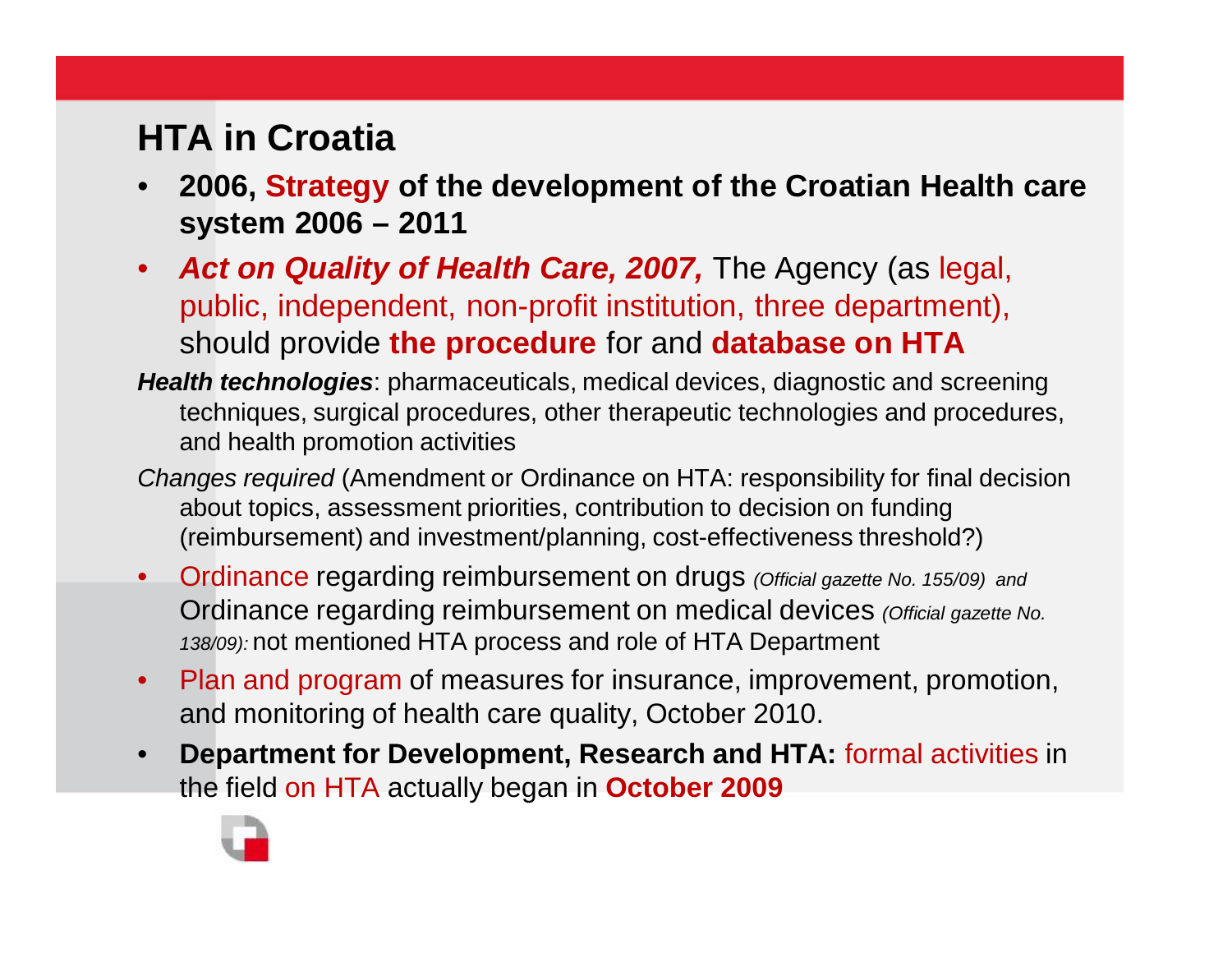## **International Projects in the framework of the Second Programme of Community Action in the Field of Health (2008-13)**

#### **EUnetHTA Joint Action Project (***2010-2012***)**

- EUnetHTA JA: co-funded by the European Commission and participating organizations during a period of 3 years, 2010-2012
- **Aim**: including **work** on **relative effectiveness of pharmaceuticals**, to **put into practice an effective and sustainable HTA collaboration in Europe** that **brings added value** at the **European, national** and **regional level**
- The EUnetHTA JA grant agreement was signed by the EU Executive Agency for Health and Consumers (EAHC) and the Coordinator (National Board of Health of Denmark) on behalf of 33 partners in 23 EU Member States and Norway
- Croatia participated as **EUnetHTA Partner**, as newly admitted **organization in March 2010**, financed **outside of the EUnetHTA JA budget**, with active scientific input in two Works packages, and voting rights on Plenary Assembly

#### **EUnetHTA Joint Action 2 Project (***2012-2014***)**

- EUnetHTA JA2 will be co-funded by the European Commission and participating organizations during a period of 3 years, 2012- 2014 (decision in Sept 2011)
- **Aim**: to **facilitate** *collaborative production* of *Core HTA* and *different types* of *HTA Reports* on **relative efficacy** or **short and long term effectivenes** when applicable, to *avoid duplication* **of assessments** through **timely, scientific, transparent, unbiase, objective, independent process**, with **appropriate stakeholders consulatations**
- HTA JA2 test all posible models of colaboration, because JA output will **prepare ground for future establishment of a regular European HTA Network** according **Cross Border Health Care Directive**
- Croatia will participate as **Associated Partner (inside EU funds)**
- Indicative amount: 6.600.000€ (EU co-funding 70%)

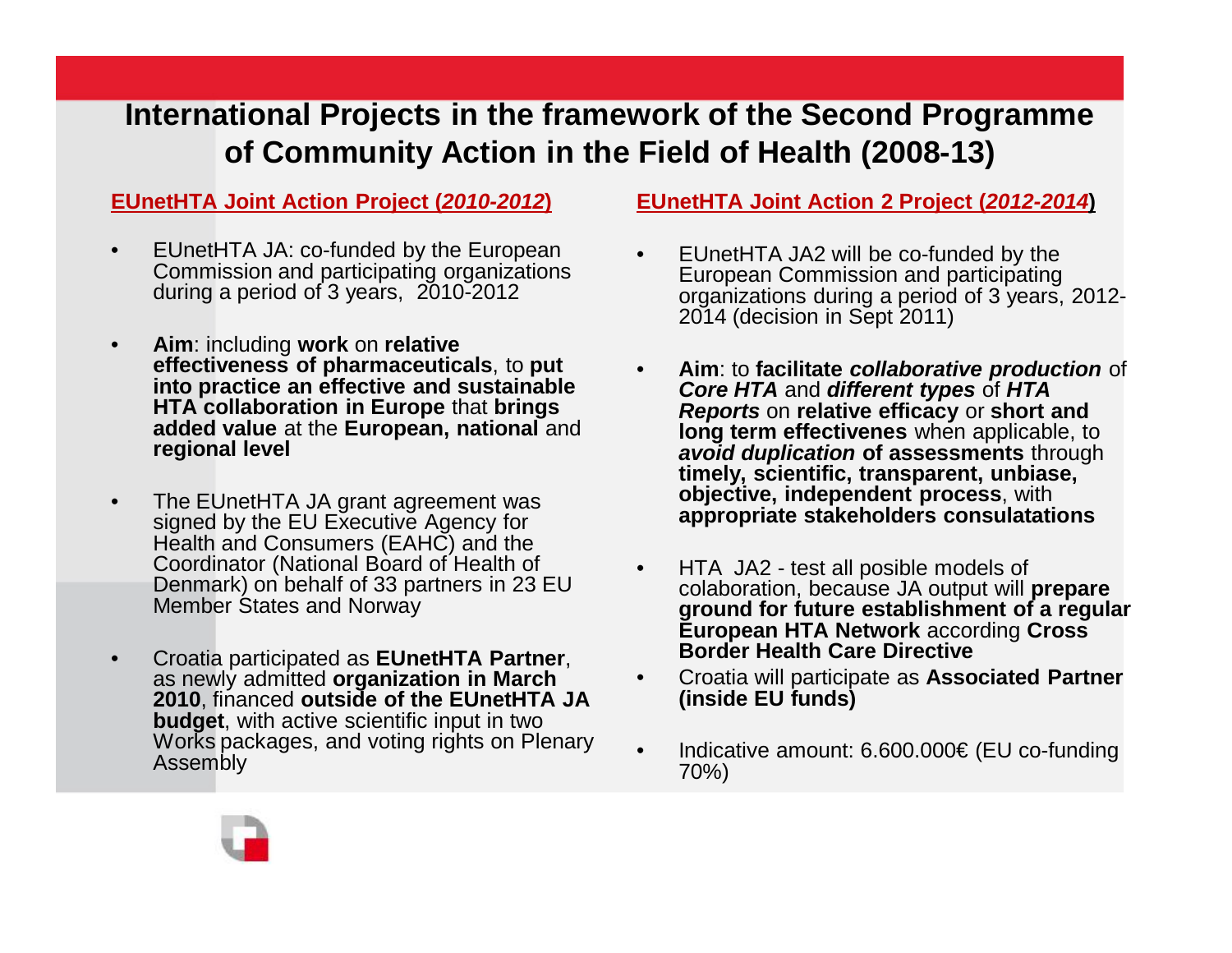

# European network for HTA Joint Action between European Commission and EU Member States

A total of **35 government appointed organisations** from **24 EU Member States, Norway and Croatia** and **a large number of relevant regional agencies** and **non-for-profit organisations** that produce or contribute to **HTA** 

**EUnetHTA** Joint Action 2010–2012 | **[www.eunethta.eu](http://www.eunethta.eu)**

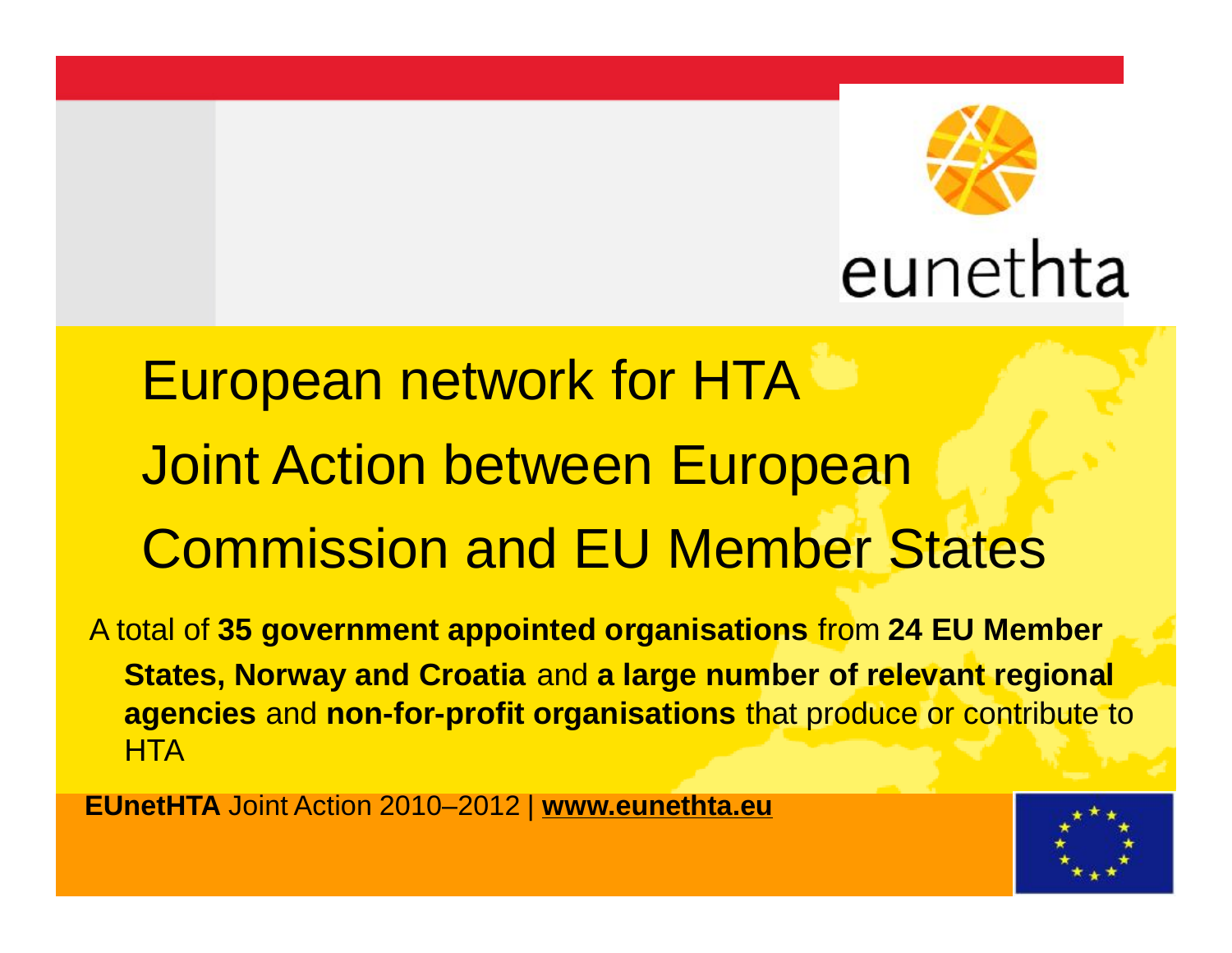# **Experience in HTA JA 2010-1012**

• Agency's appointment (by Croatian Ministry of Health) and participation in **EUnetHTA Joint Action** as a **EUnetHTA Partner** (March 2010)

#### **WP8: Strategy and Business Model Development** (from March 2010)

- *Facilitation of national strategies for continuous development and sustainability of HTA*
	- *Section coordinated by AHTAPol (Poland)*
- *HTA training and capacity building*
	- *Section coordinated by ISCIII (Spain)*

**WP4, strand B: development of two Core HTA Report** (from April 2011)

- *SCREENING: Abdominal aorta aneurysm screening*
- *DIAGNOSTIC: Genetic test for cancer*

**WP7 New Technologies** (LP – HAS, France, Co-LP – LBI-HTA, Austria)

2 Strands – WP7A: **Facilitating Evidence Generation**), WP7B: C**ollaboration on (precoverage) assessments**

• December 2010, EUnetHTA WP 7B, invitation for **"Collaboration on new high tech interventions in hospitals"** 

Topic: *Intravitreal vascular endothelial growth factor (VEGF) inhibitors for the treatment of diabetic macular edema*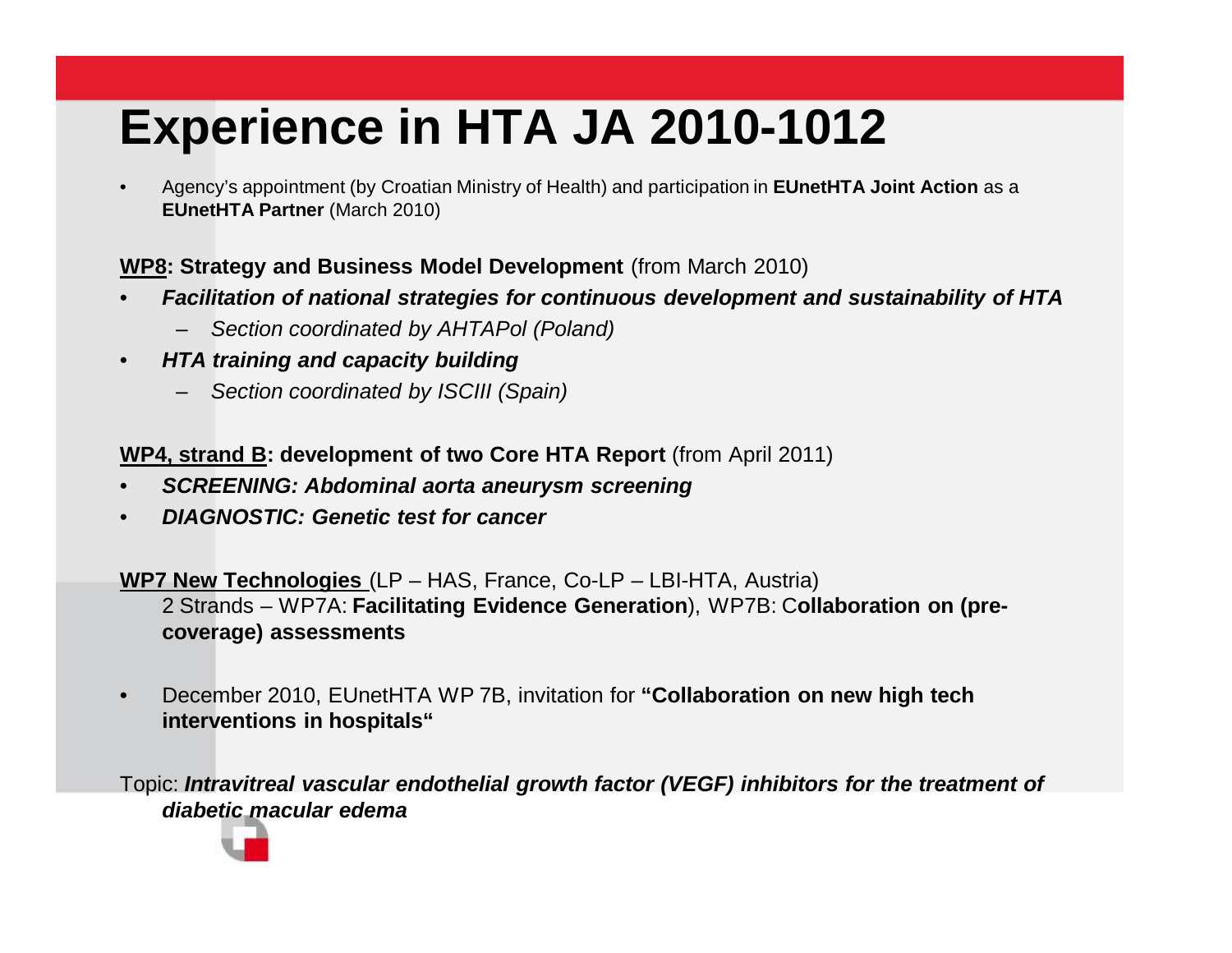Zechmeister I, Huic M. Anti-VEGF in diabetic macular oedema: A systematic review. Decision Support Dokument No. 43. 2011.

## **VASCULAR-ENDOTHELIAL-GROWTH-FACTOR-INHIBITORS (ANTI-VEGF) FOR DIABETIC MACULAR OEDEMA**

## **SYSTEMATIC REVIEW**

## VIENNA AND ZAGREB, MARCH 2011



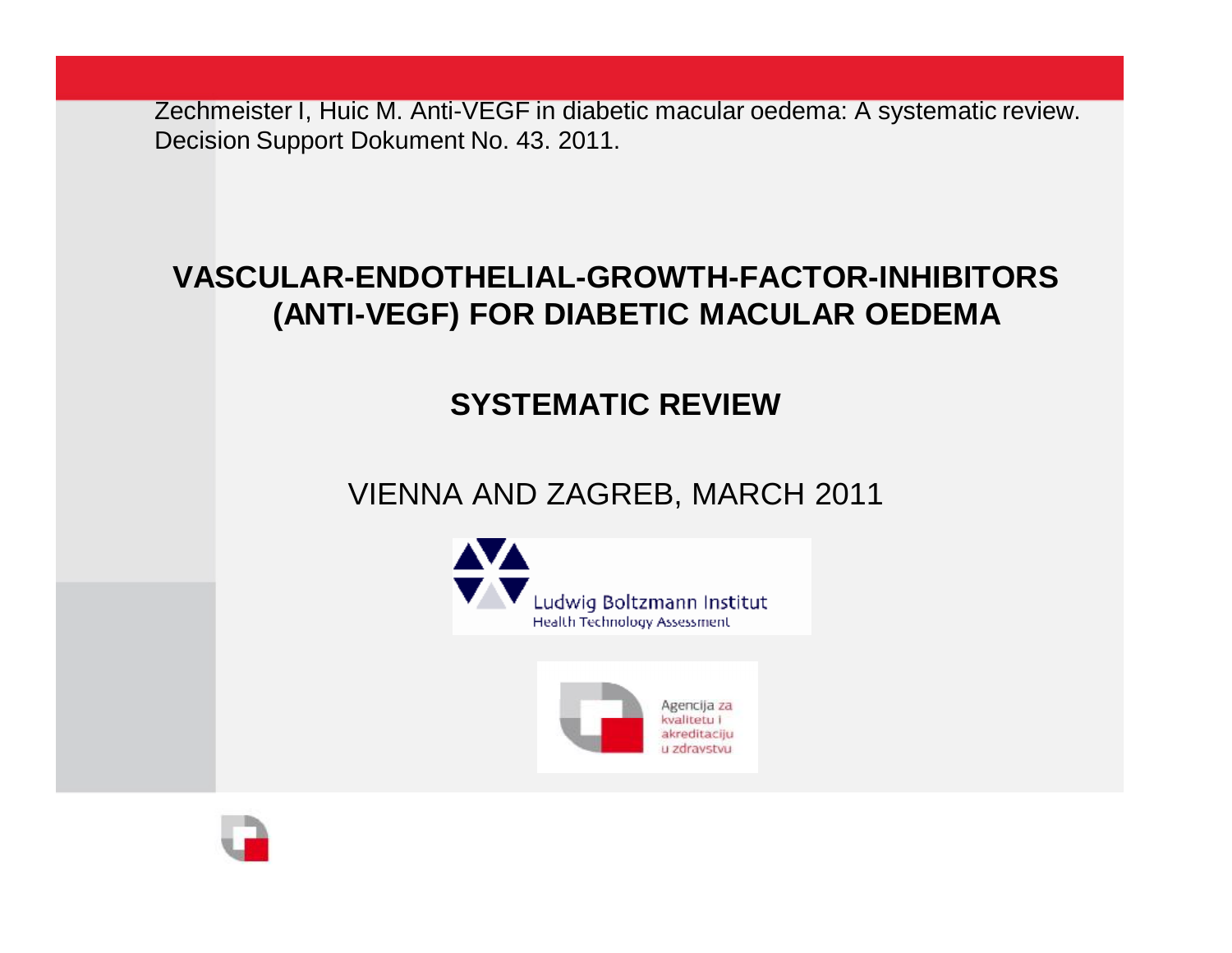# Core HTA Structure



**EUnetHTA** | European network for Health Technology Assessment | [www.eunethta.eu](http://www.eunethta.eu) Joint Action 2010-2912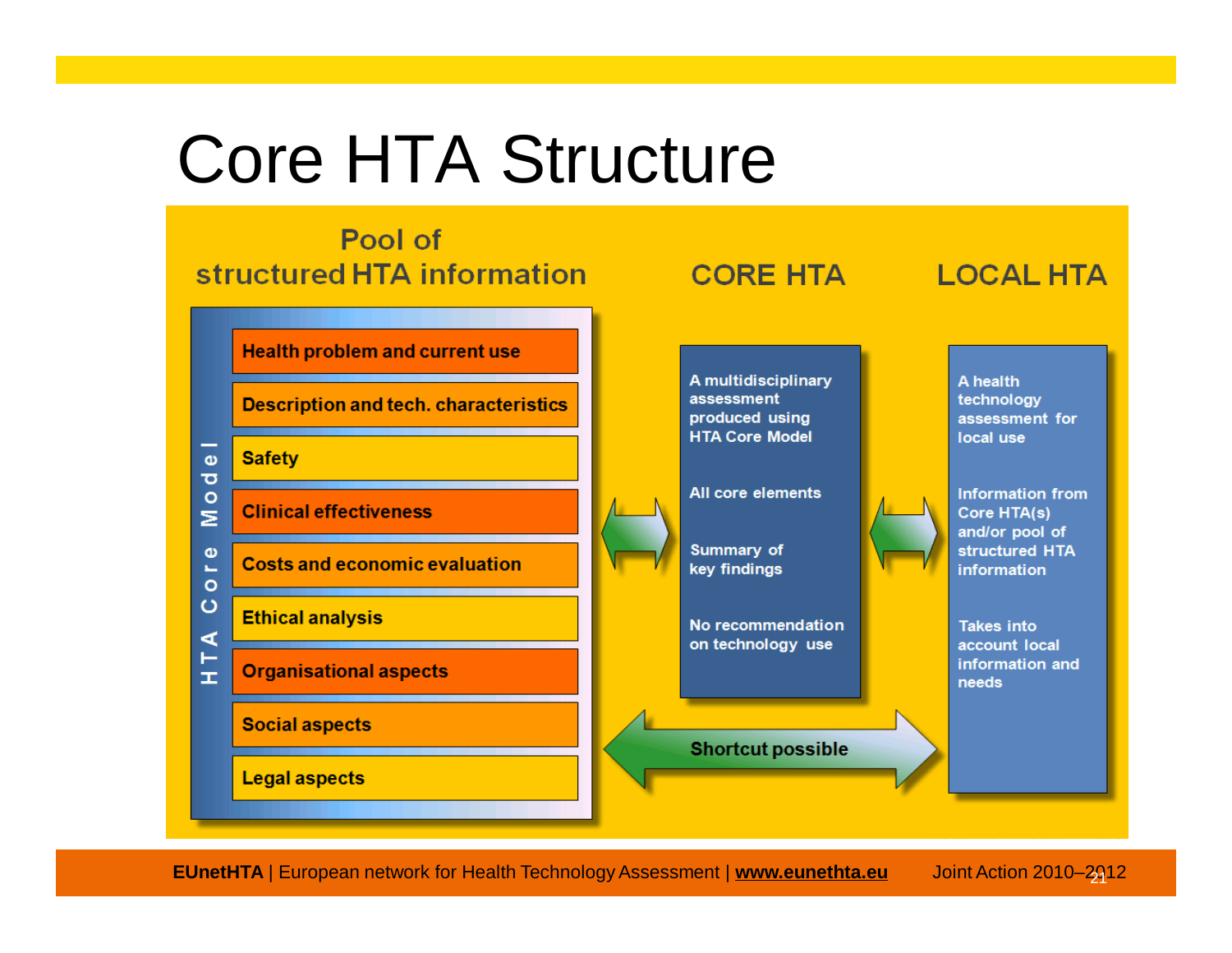## **The Croatian Guideline for Health Technology Assessment Process and Reporting, 1st edition, February**

**2011,** *<http://www.aaz.hr/main.php?ID=21>*

- *HTA Department* and *multidisciplinary HTA Working Group* (appointed by Agency for this purpose)
- **Content**

**I Introduction and legal framework**

**II HTA process**

**1 Topics suggestion and selection process**

- **2 Scope prepared**
- **3 Assessment process**
- **4 Appraisal (Advice) process**

**5 HTA Report**

**6 Guide for the Economic evaluation of health technologies: Croatia**

Appendix I: **Bibliography of recommended HTA Guidelines and methodology references**

Appendix II: **Code of Practice for Declaring and Dealing with Conflicts of Interest in HTA process** Appendix III: **Authorship Statement**

Appendix IV: **Selected data sources on Croatian population health, healthcare resource use and costs**

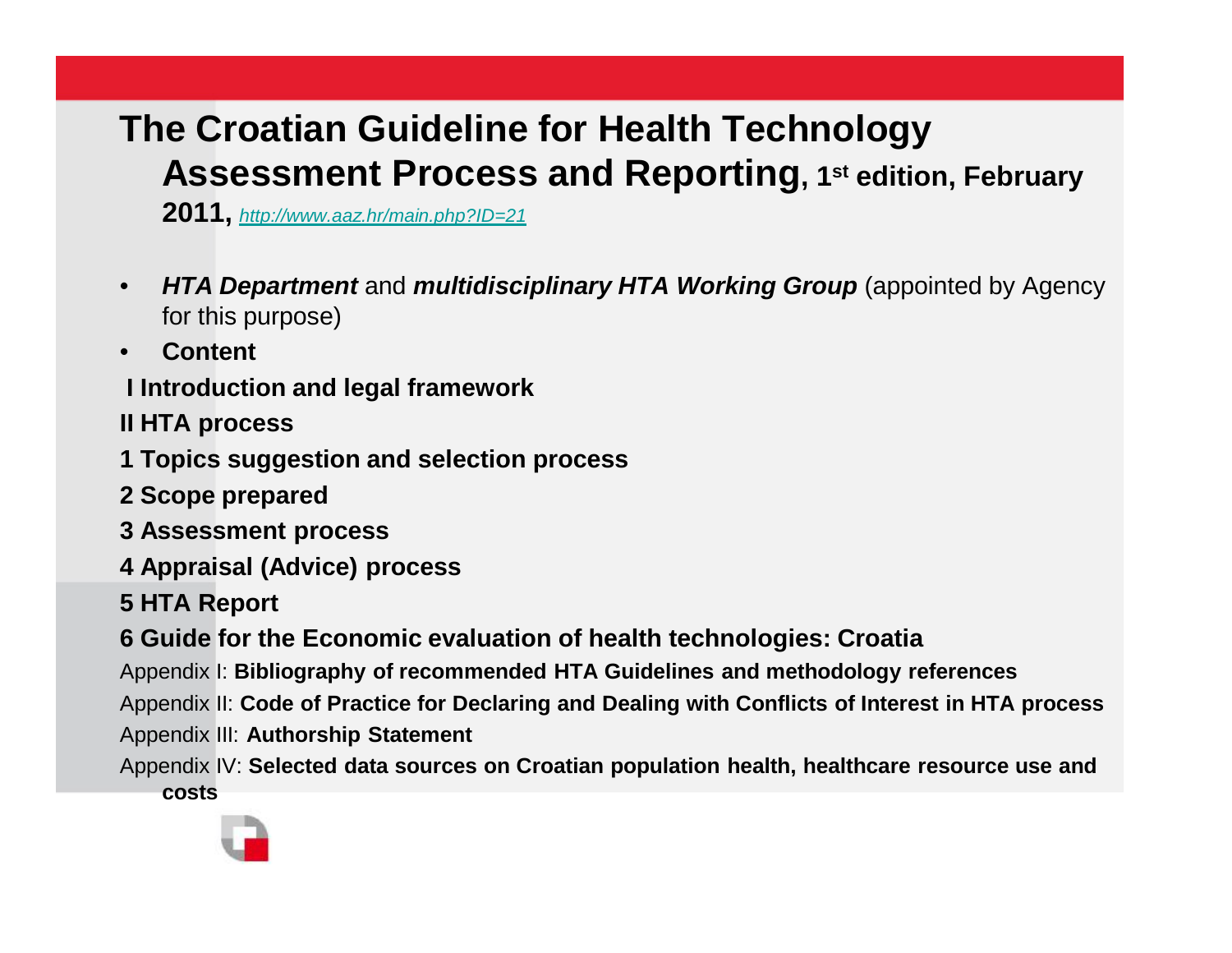## **DIRECTIVE 2011/24/EU OF THE EUROPEAN PARLIAMENT AND OF THE COUNCIL of 9 March 2011 on the application of patients' rights in cross-border healthcare**

### Article 15 - **Cooperation on health technology assessment**

- *1. The Union shall support and facilitate cooperation* and *the exchange of scientific information* among Member States *within a voluntary network connecting national authorities or bodies responsible for health technology assessment* designated by the Member States. *The members* of the network *shall participate in, and contribute to*, the network's activities *in accordance with the legislation of the Member State where they are established*. That network shall be based **on the principle** of **good governance** including **transparency, objectivity, independence of expertise, fairness of procedure** and **appropriate stakeholder consultations**.
- 2. The objectives of the health technology assessment network shall be to:
- a) **support cooperation** between **national authorities or bodies**; b) support Member States in the **provision of objective, reliable, timely, transparent and transferable information** on the **relative efficacy** as well as on the **short- and long-term effectiveness, when applicable, of health technologies**, and to enable **an effective exchange of this information** between the national authorities or bodies; c) **support the analysis** of the nature and type of information **that can be exchanged**; d) **avoid duplication of assessments.**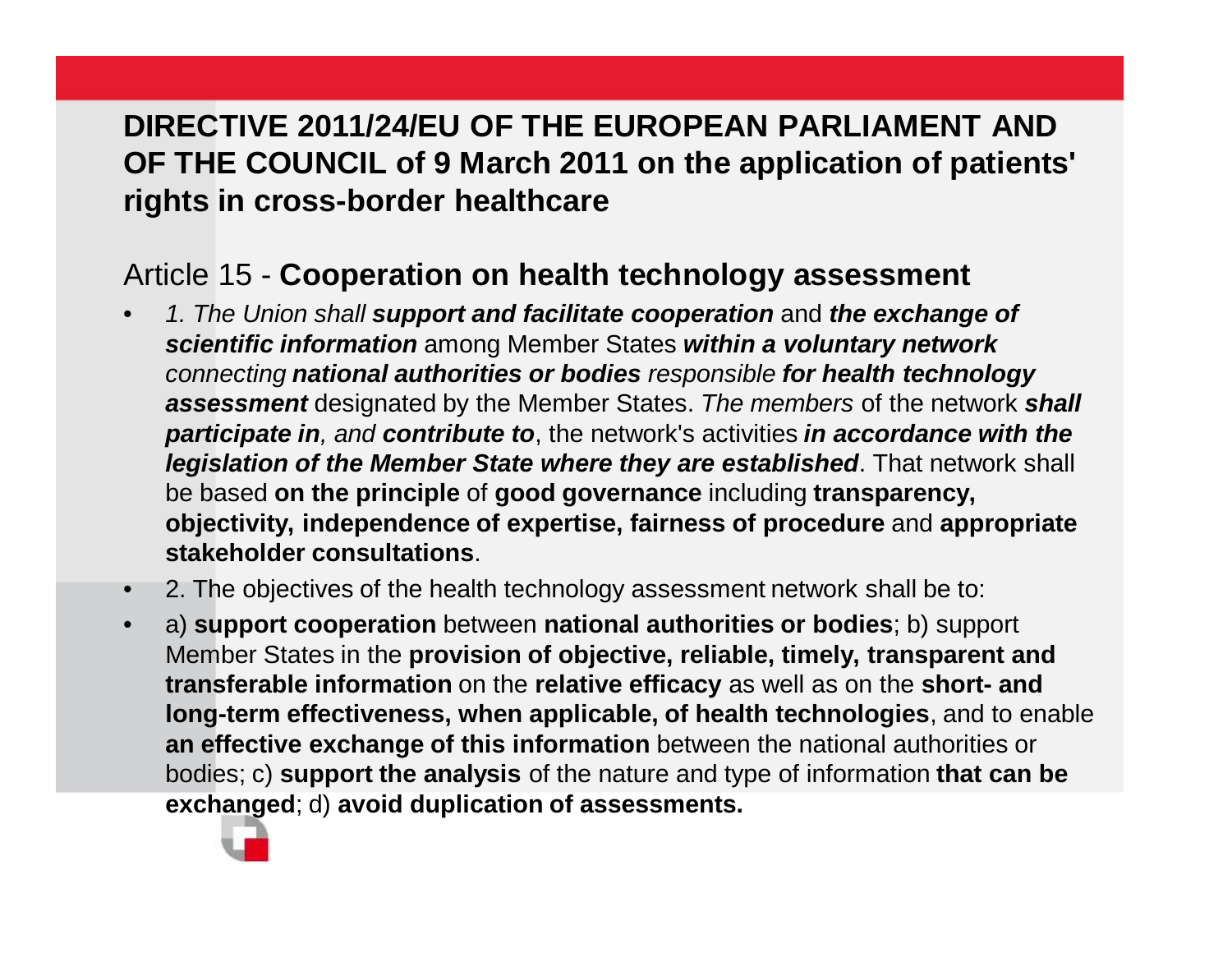3. In order to fulfill the objectives set out in paragraph 2, **the network**  on health technology assessment **may receive Union aid**. Aid may be granted in order to:

(a) contribute to the financing of administrative and technical support;

- (b) support collaboration between Member States in developing and sharing methodologies for health technology assessment including relative effectiveness assessment;
- (c) contribute to the financing of the provision of transferable scientific information for use in national reporting and case studies commissioned by the network;
- (d) facilitate cooperation between the network and other relevant institutions and bodies of the Union;
- (e) facilitate the consultation of stakeholders on the work of the network.

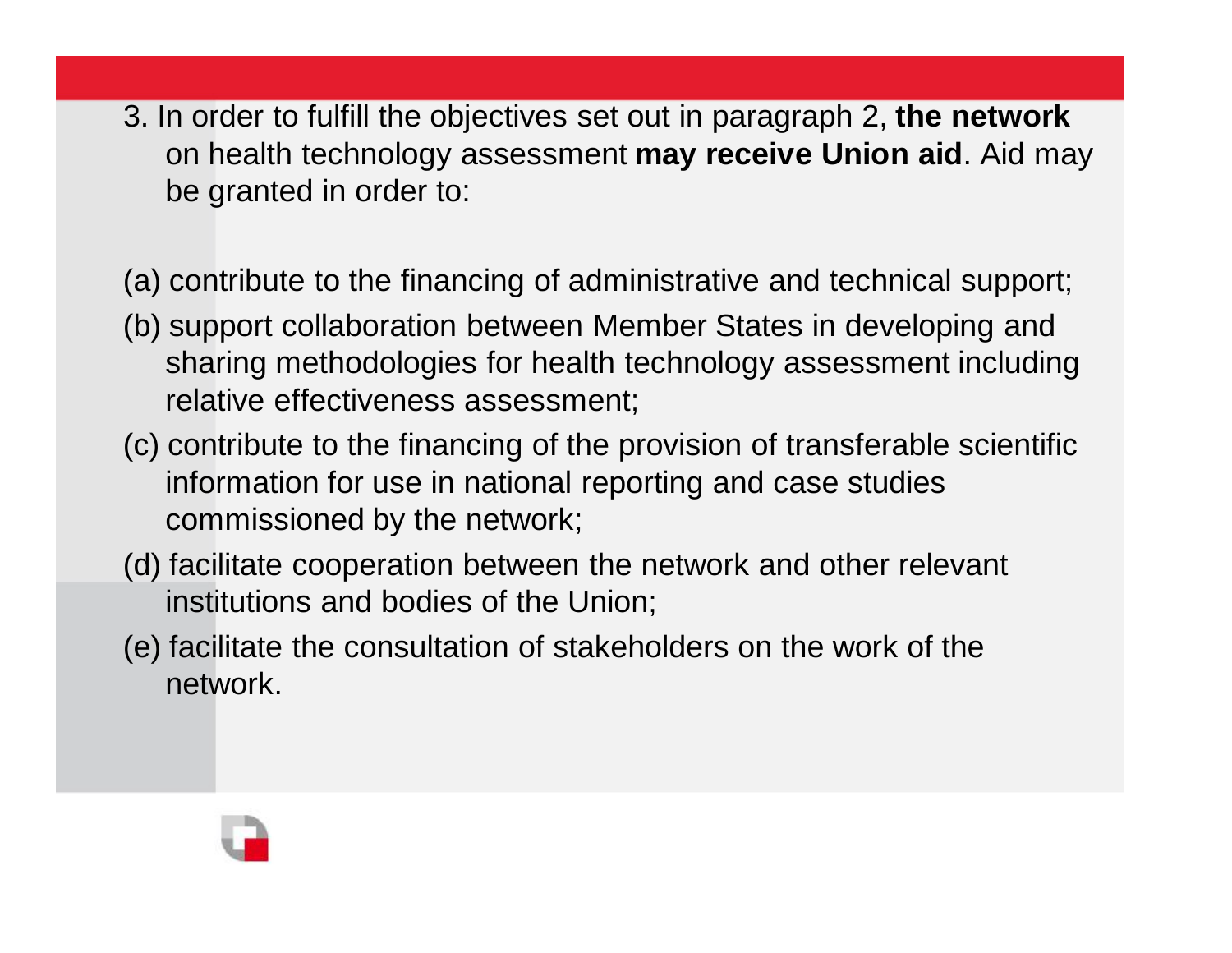- 4. The Commission shall, in accordance with the regulatory procedure referred to in Article 16(2), adopt the necessary measures for the establishment, management and transparent functioning of this network.
- 5. Arrangements for granting the aid, the conditions to which it may be subject and the amount of the aid, shall be adopted in accordance with the regulatory procedure referred to in Article 16(2). **Only those authorities and bodies in the network designated as beneficiaries by the participating Member States shall be eligible for Union aid**.
- 6. The appropriations required for measures provided for in this Article shall be decided each year as part of the budgetary procedure.
- 7. Measures adopted pursuant to this Article **shall not interfere with Member States' competences in deciding on the implementation of health technology assessment conclusions** and shall not harmonize any laws or regulations of the Member States and shall fully respect the responsibilities of the Member States for the organization and delivery of health services and medical care.